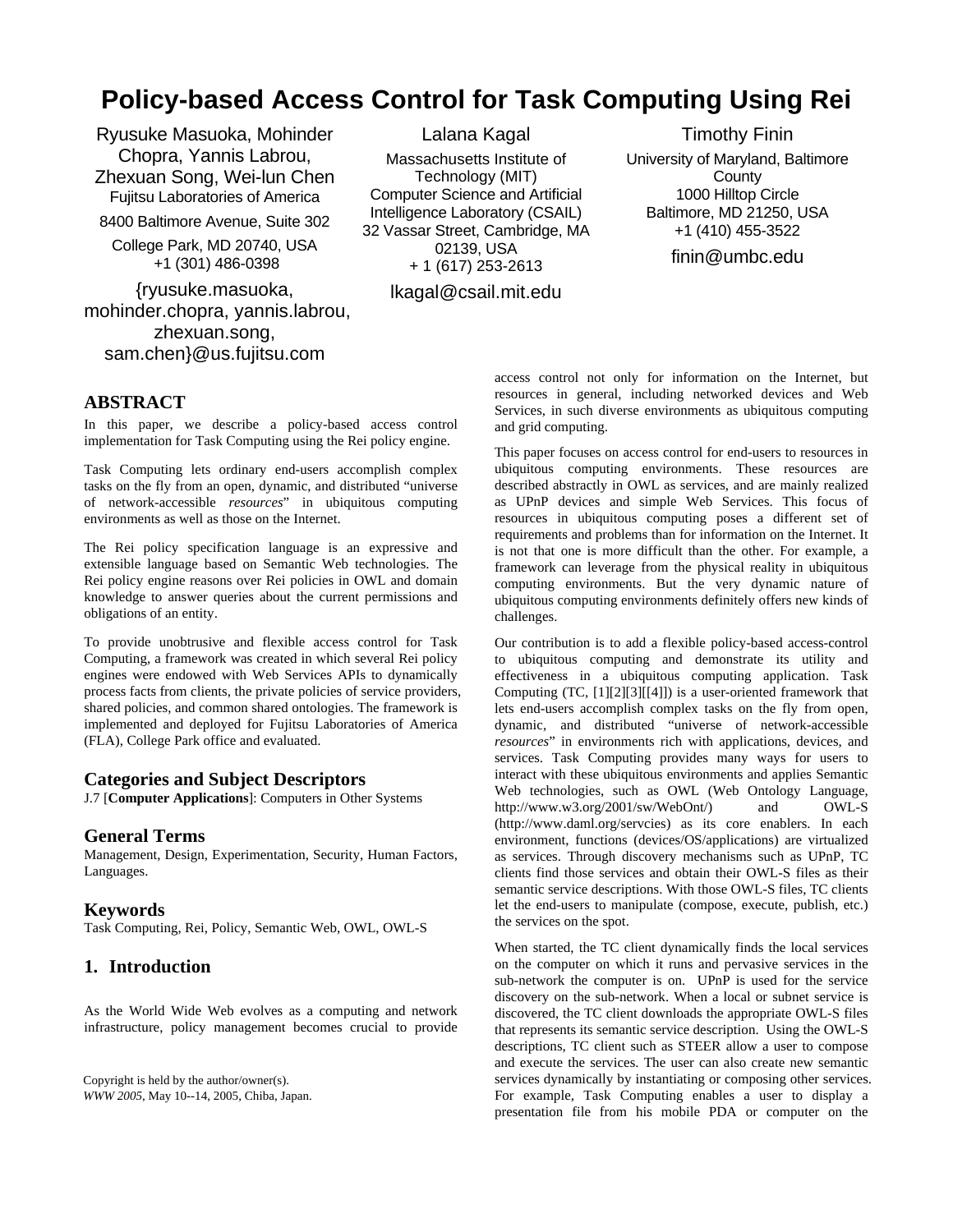stationary room projector without connecting a VGA cable, even if this is the first time the user has been in the room. In another example, a user can print a presentation file from his laptop on the printer provided in the room without configuring his computer, or show a photo just taken with his digital camera on the photo frame in the same room immediately and print it on a photo printer without moving memory cards around, or, display the current weather at an address in his PIM (Personal Information Manager) on the projector with just a few operations of point and click. Task Computing enables end-users to accomplish all of the above and more through a simple graphical user interface to the Task Computing environment. You can even use your own voice to make those same things happen through a voice-based Task Computing client, VoiceSTEER.

Rei is a policy specification language for describing different kinds of policies in a wide range of application domains. The main goal of Rei is to address the issue of governing *autonomous* entities in *constantly evolving* distributed environments. Rei provides specifications for describing declarative machineunderstandable policies enabling both policy enforcement and a more normative approach where autonomous entities can decide whether or not to fulfill the applicable policy.

<span id="page-1-0"></span>Rei is represented in an extension of OWL-Lite ([\[6\]](#page-5-4)[\[8\]](#page-5-5)[\[9\]](#page-6-0)[\[10\]](#page-6-1)) and can be used to describe policies over domain knowledge in different ontology languages such as RDF, DAML+OIL, and OWL. Though its classes and properties are represented in OWL, Rei also includes logic-like *variables* giving it the flexibility to specify constraints that are not directly possible in OWL e.g., the uncle relation, the same age as relation etc. Rei models deontic concepts of permission, prohibition, obligation, and dispensation and supports speech acts such as delegation, revocation, cancel, and request for dynamic policy modification.

As most entities in pervasive environments will have several overlapping policies of behavioral norms, constraints, and rules acting on them, they will be over-constrained. This means that they cannot always satisfy all of the policies, but deviating too much or too often has its consequences - loss of reputation, penalty clauses, imposition of sanctions, etc. Rei provides two mechanisms for handling these situations namely consequences and meta policies. Rei allows consequences to be modelled as 'sanctions' so that autonomous entities or providers can reason over them to decide whether or not to deviate from a certain policy. Rei also allows meta policies to be used to resolve conflicts. Rei models two main types of meta policies: (i) for defaults and (ii) for conflict resolution to handle different requirements of policies. Depending on the type of conflict resolution required, the appropriate meta policy should be selected. Some policies may want a more high level meta policy and can use default behaviors or modality precedences. However, for tighter control, priorities are more suitable but are tougher to define and maintain.

In order to support policy development, Rei provides two forms of policy analysis: use-cases (also known as test-case analysis) and what-if analysis (also known as regression testing). The policy engine includes analysis tools accessible via a Java interface that can be executed by policy engineers to check the consistency and validity of the policies and ontologies.

From the initial implementation of Task Computing Environment, it was immediately apparent that it requires some kinds of access control for the services because it makes so easy for the end-users to use the devices and services dynamically found on the same

sub-network. In home network environment, it would not be so much a problem as long as the network is firewalled from the outside networks. But when Task Computing should be applied to, for example, office or hospital environments where there are many devices that should be protected from abuses by unauthorized accesses.

To provide unobtrusive and flexible access control for Task Computing, a framework is created with Rei policy engines endowed with Web Services API to process facts from the client, service's private policy, shared policies, and ontologies dynamically. The framework is implemented and deployed for Fujitsu Laboratories of America (FLA), College Park office and evaluated.

In this paper, the motivation and design goals of the work are given in Section [2](#page-1-0). The implementation and test deployment of Task Computing access control with the Rei policy engine is described in Section [3.](#page-2-0) Then Section [4](#page-4-0) describes how the above design goals are met. Related work is discussed in Section [5](#page-5-6) and Section [6](#page-5-7) concludes this paper.

## **2. Motivation and Design Goals**

As mentioned above, the initial implementation of Task Computing immediately revealed the need for access control of services. A simple access control mechanism, which will not be described any further here, was implemented in the early stage. This mechanism leveraged the physical embodiment as devices of many services in Task Computing and this mechanism is often enough for a simple deployment of services based on devices, but it had its limitations. It was inappropriate for large deployments of dynamic services and clients, or for services *without* their physical embodiments. Simple identity or role based access control mechanisms were unable to meet the requirements of these dynamic environments. A sophisticated policy-based solution for Task Computing was necessary to cover such cases. At the core of the solution, a way to express rule based policies and an engine to process the policies were required. The Rei policy specification language and Rei policy engine came as a perfect match.

Rei is an expressive policy language based on Semantic Web technologies. As Task Computing had already embraced OWL and OWL-S as its core enabler, it made it easier to integrate many aspects of Task Computing into the policy language. Specifically Task Computing needs seamless inferences over policies, facts, and ontologies. The Rei policy engine can combine dynamically policies including delegations, OWL ontologies, and facts described using ontologies and infer the access rights for users and programs.

The dynamic nature of ubiquitous computing environments also requires the policies to be defined not in terms of ID's and roles, but rules based on properties of entities such as users, devices, and services. In the ubiquitous environment with often unforeseeable entities, the access control should shift to rulebased approaches using descriptions of entities involved.

In order to give enough flexibility, it necessitates the use of mechanisms for updating the policies on the fly. Especially delegation mechanisms, which Rei also supports, are imperative. Users do let others use devices and services on their behalf or temporarily in everyday life. If the system does not allow such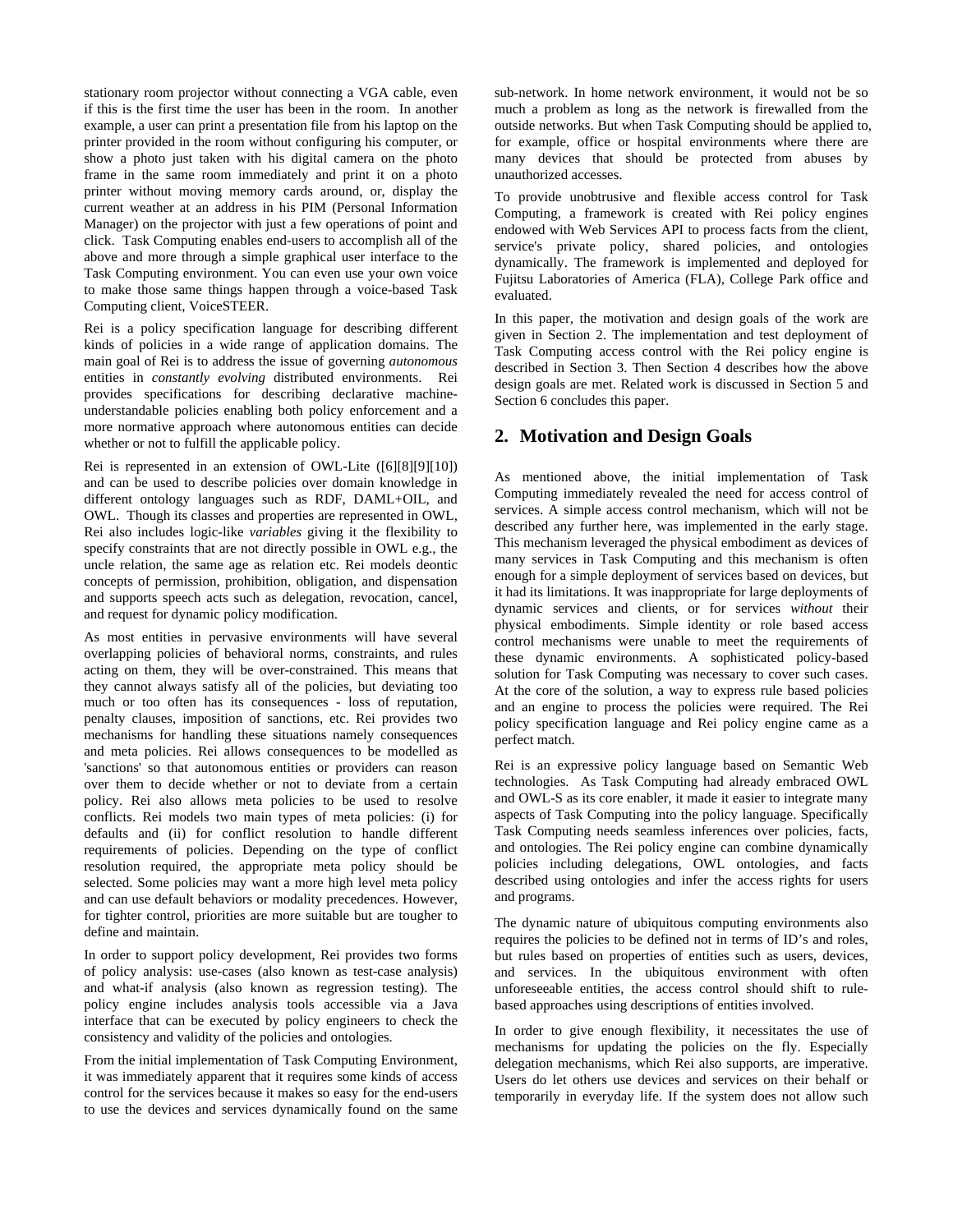flexibility, the users would be forced to drop the mechanism totally or find a way to evade it.

We also deem it important that the system allows developers, system administrators, and even end-users to specify the policies in a natural and intuitive way. It would make the system very easy to use if, for example, the system lets the user specify policy very close to everyday languages and processes them in the way the ordinary people would expect it to be processed. While the policy language itself needs not to have everyday language aspects, a policy language with high expressivity enables such a system by allowing mapping the user's policy specifications correctly into the policy language.

<span id="page-2-0"></span>Such considerations made the Rei policy specification language and policy engine a natural choice for us.

On the other hand, we wanted to get leverage from the ubiquitous computing environments as application areas of Task Computing. It can be difficult to hand out credentials signed by appropriate CA's to the users. As it turns out in the next section, the process is smoothly incorporated into the office check-in process and the credential is copied on the physical memory device for the user with the full Task Computing client on it. The credential is sent by the user through the Task Computing client to the service to be authenticated and consumed by the Rei engine.

When we design the access control for Task Computing Environment using Rei, the following items are set as its design goals.

- 1. Minimally obtrusive for users
- 2. Enable both centralized/distributed solutions
- 3. Allow multiple certificate authorities
- 4. Secure dynamic delegation

For the first point, it is always a trade-off between security and ease of use. (You can create a perfectly secure system … just let no one use it.). But with appropriate technologies and smart deployment of the system, we can shift the balance, more security with less obtrusiveness. If the access control is difficult or cumbersome to use, it would kill the Task Computing experience. It is also imperative to finish the policy calculation in a reasonable amount of time. The access control is secondary function to the main function. It is like putting the cart in front of the horse if it takes longer time than the main function.

Secondly, we wanted to have both centralized/distributed solutions possible because the access control deployments can be different from one site to another. For some site, an IT department might want to manage the policy centrally, thus requiring a centralized solution. In some other cases, the end-user might want to set some policy for a single device. It is preferable, for example, the end-user can set the policy for the device at its initial configuration. Such a distributed solution is often enough for a small office. There is another aspect of centralized/distributed solutions as to where the policy engine should run. In case of resource-limited devices, there might be no choice, but to choose the centralized solution in which the device accesses the policy engine running on a different more powerful machine.

<span id="page-2-1"></span>The third point is important when you consider the applications for relatively open spaces such as shopping malls. By allowing multiple certificate authorities in the framework, it can maximize the chances that the user can use the service. Of course, the user and the service need to agree on at least one common certificate authority that they both trust, in order for authentication to happen.

The last point is crucial in order to make the access control flexible. Sometimes one wants to override the default access control to let someone else to use the service. It is necessary that the person has the enough authority to do it and that it should be done securely. But if the system does not allow such flexibility, the user would eventually find the system useless or tries to find ways to circumvent the access control.

## **3. Implementation and Test Deployment**

We have ported the Rei policy engine to run in the Windows environment because many of the Task Computing services are provided by Windows-based systems. A Web Services API was created for the Rei engine to facilitate its use in a highly distributed environment. We incorporated the access control based on the Rei policy engine into the "*Pervasive Print"* TC service, which lets users print files remotely (without any printer setup) to create the "*Secure Print"* service. The Credential Creator software was produced to easily create a digitally signed credential in the OWL format. We also created the Delegation Manager software to let the users insert and/or remove delegation statements (in the Rei format) into/from the shared policy site securely over HTTPS.

The resulting system was deployed in the Fujitsu Laboratories of America (FLA), College Park office. The Credential Creator was installed on the desktop machine in the reception area, the *"Secure Print"* service was installed on a computer with a printer in the conference room along with the Rei policy engine. (Here we had the "distributed solution" in the sense that the policy engine is distributed to each service.)

We will explain the usage scenario first and then give the details how it is realized.



**Figure 1. Deployment of Task Computing Access Control** 

The scenario goes like this (See [Figure 1\)](#page-2-1). Mohinder, a UMBC (University of Maryland, Baltimore County) student, visits FLA, College Park. Valerie, the Office Administrator of FLA, College Park, greets Mohinder in the reception area.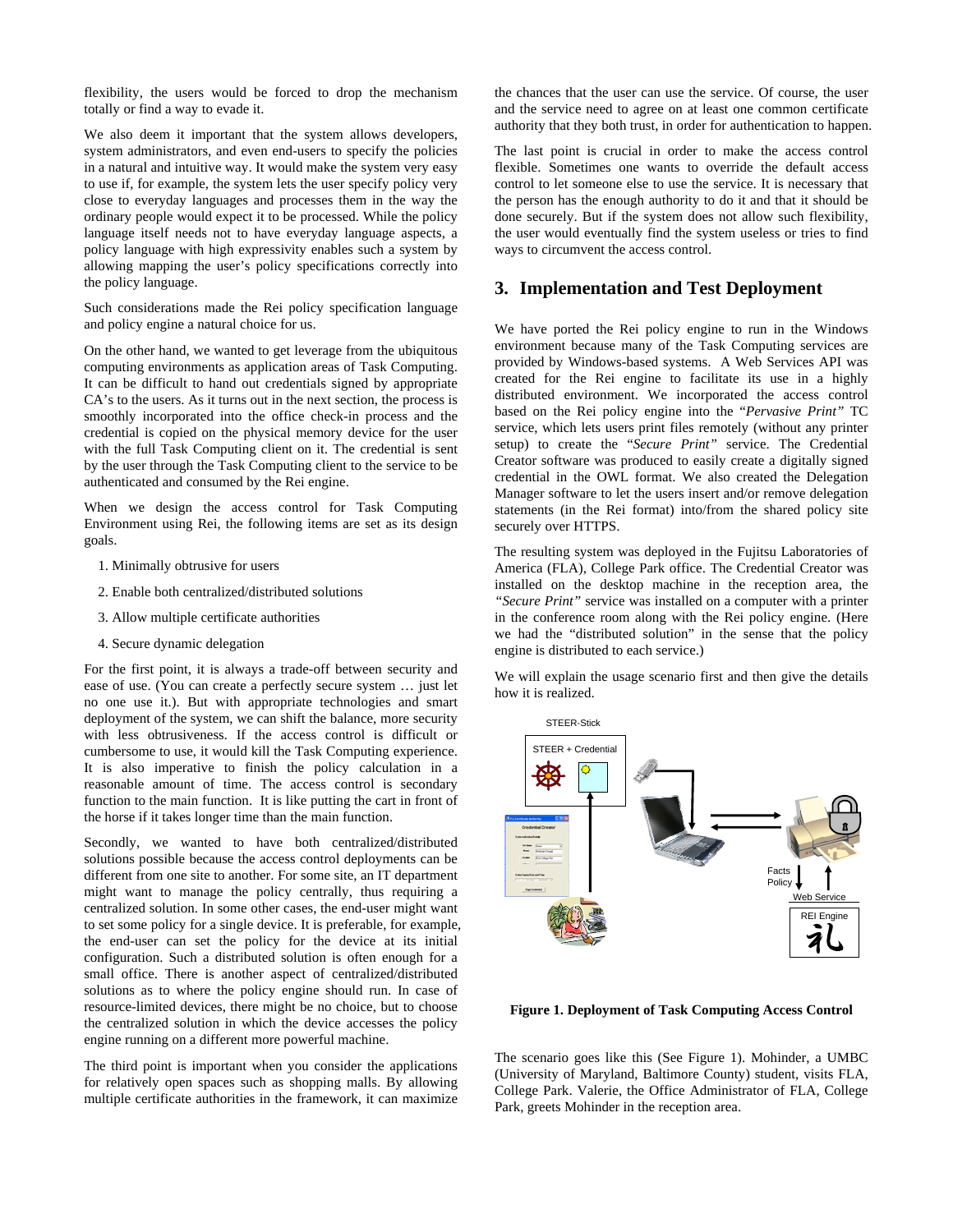1. Valerie creates a STEER-Stick with credential for Mohinder.

STEER-Stick is a USB memory device with all the software necessary to run STEER, a Task Computing client including Java runtime along with the credential. The credential includes his name, affiliation, status (*''Visitor''*) and metadata of credential (its creation date, expiration date/time, etc.), and the digital signature signed with the FLA private key. The Credential Creator software saves the credential in OWL format in the credential folder of the STEER-Stick. It also saves an HTML file for the human to check the contents of the credential.

9 Mohinder runs the STEER using the STEER-Stick in his laptop. STEER finds the "Secure Print" service dynamically and show the service with a key icon.

The *"Secure Print''* OWL-S file states that an FLA credential is required. (It can state that it requires one of multiple credentials.) When STEER finds that the service requires a credential, it shows a key icon for the service.

2. Mohinder tries to use the "*Secure Print"*, but he fails because a "*Visitor"* is not allowed to use it.

Based on the *"Secure Print"* OWL-S file, STEER looks for an FLA credential in its "credential" folder. When it finds it, it sends the credential along with service invocation parameters in the Web Service call.

<span id="page-3-1"></span>*"Secure Print"* checks the digital signature of credential to make sure it is valid. (So that facts in the credential are not modified.) Then it uses these facts to determine if the caller has the authority to use the service by the Rei policy engine, which is called through Web Service API. The Rei policy engine determines that Mohinder can not use the service as he is just a "Visitor" and returns the result through its Web Service API. The service , in turn, returns an error for the original Web service call with the reason.

#### <span id="page-3-0"></span>3. Mohinder asks Ryusuke to delegate the right to print.

Ryusuke uses the Delegation Manager software to assert a statement to delegate the right to Mohinder by Ryusuke to the FLA shared policy site securely.

4. Mohinder tries again to use the "Secure Print" and this time he succeeds.

There is a statement at FLA Policy Site that Senior Employee has a right to delegate the right to visitors. With the newly added statement of the delegation, it enables Mohinder to print.

5. After that, Ryusuke revokes the delegation.

The delegation assertion created in the step [3](#page-3-0) is removed from the FLA shared policy site by using the Delegation Manager. Mohinder can not use the service any longer.

Access control is determined based on the following elements:

- Facts provided by the client (authenticated by the digital signature)
- Printer's private policy
- FLA shared policy (and potentially other shared policies)
- **Ontologies**

The service can use multiple shared policies depending on its configuration. Each time, these elements listed above are mixed to determine the access control.

[Figure 2](#page-3-1) shows what happens behind the scene. The number given in the figure corresponds to the numbered item in the scenario. Shared policies and ontologies are cached and they are downloaded only when they are updated.



**Figure 2. What is Happening behind the Scene** 

[Figure 3](#page-4-1) gives parts of fact, private policy for the Secure Print service, and the shared policy for FLA used in this scenario.

The scenario above centers around the value for "flaonto:Status" in the fact. All pieces of information in the fact are digitally signed and the digital signature assures its integrity. If any part of it is changed, the facts can not be authenticated.

Another thing to note is that it has the expiration time as a part of the credential's metadata. If the time has passed this expiration time, the *"Secure Print"* service will decline any request to print.

The Printer's private policy states that it can be used by a senior employee, but not by a visitor. Therefore Mohinder, who is a visitor, fails to print at first.

The FLA shared policy states that a Senior Employee has the right to delegate the right to use the *"Secure Print"* service (It is not shown in [Figure 3](#page-4-1)). When Ryusuke insert his delegation statement (which is shown in [Figure 3\)](#page-4-1) using the Delegation Manager, this enables Mohinder to use the *"Secure Print"* because the service detects the update at the FLA Policy site and downloads the new FLA shared policy (and because of the statements that Ryusuke Masuoka is a Senior Researcher and that a Senior Researcher is a Senior Employee in the ontologies).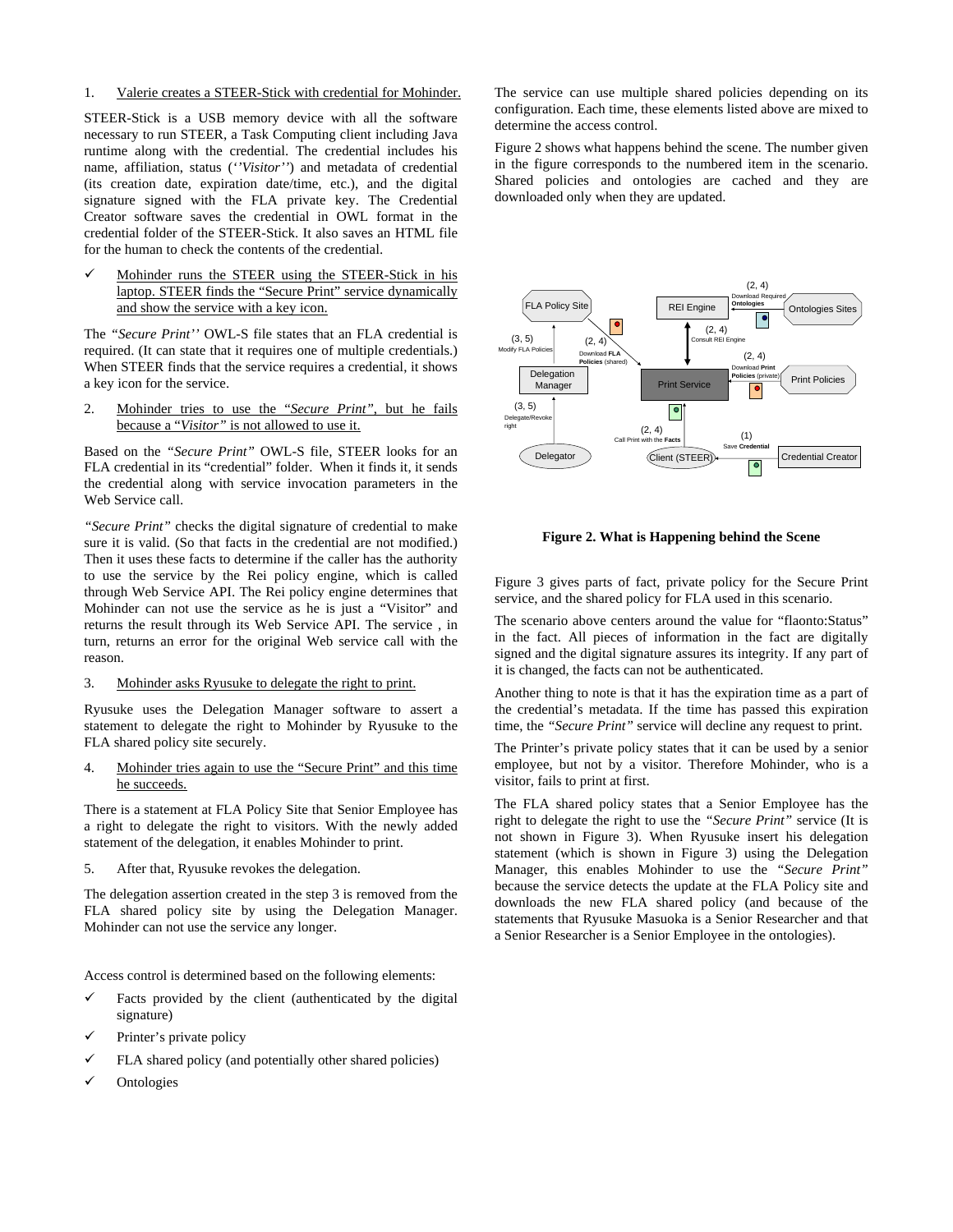

**Figure 3. Fact, Private Policy, and Shared Policy** 

<span id="page-4-1"></span>The example given above is kept relatively simple for the sake of easy understanding. The system as it is now can fully utilize the expressivity which the Rei engine allows. For example, a scenario, such as one in which a senior employee gives to a class of users (ex. all visitors from UMBC on Jan 31st) the right to use a class of resources (ex. all devices in the conference room), is possible.

## <span id="page-4-0"></span>**4. Evaluation and Discussions**

In this section, we discuss how we met the initial design goals set forth in Section [1.](#page-0-0)

#### **1. Minimally obtrusive for users**

We tried to keep the additionally requirements for all the users involved as little as possible.

We have created software tools such as Credential Creator and Delegation Manager so that end-user needs not to write complex OWL/Rei statements, but just to give essential information.

The credential creation process is integrated into an ordinary office check-in process in which the Office Administrator types in the visitor's name and affiliation, selects the appropriate status (selections created dynamically from an ontology) and the expiration time in the Credential Creator GUI ,and hit the save button. The digitally signed credential in OWL is automatically created and saved in the appropriate folder of the STEER-Stick USB memory device,.

The STEER-Stick includes a full Task Computing client, STEER, on it and the user can run STEER from the STEER-Stick without any installation.

STEER hides the details of using the secured services and shows only essential information. Secured services are shown with key icons so that the user knows that it requires appropriate authority to execute it. When the execution fails because of the security clearance, it will notify the user the reason. All the details are handled behind the scene such as determining from the OWL-S file if the service is secured and what kinds of credential is necessary and sending appropriate credential to the secured service.

On the service side, we found that the Rei policy engine needed to be accelerated so as not to hamper the user's experience. Originally it took seven to eight seconds to finish the access control calculation based on the fact, policies, and ontologies. In general, caching answers does not help as we can not expect fact, policies, and ontologies to remain fixed (especially facts). We made various changes to the Rei policy engine to enable it to produce answers to queries in less than one second.

#### **2. Enable both centralized/distributed solutions**

From the aspect of policy management, we can have the spectrum between centralized and distributed solutions. One can put the policies that should be kept private in the private policy while policies that can or should be shared can be put in one of the shared policies at the shared policy sites. Which shared policies for the service to use is up to the service to decide.

From the aspect of policy engine, the Rei policy engine with Web Services API allows very flexible deployment as long as the Rei policy engine is accessible from the service by HTTP/HTTPS. But the privacy of private policy is compromised to some degree when the Rei policy engine is running on a different machine because the private policy needs to be sent to the Rei policy engine for the access control calculation.

#### **3. Allow multiple certificate authorities**

We allow the OWL-S file for the service to include the multiple certificate authorities that the service accepts. On the other hand, STEER looks into its credential folder for credentials from compatible certificate authorities for the service and send the credential along with the Web Services calls if found.

For example, Mohinder may carry two credentials, one from FLA and one from UMBC in the credential folder. The OWL-S file of "Secure Print" may state that it requires a credential from FLA or 8400 Baltimore Avenue Building (where FLA, College Park office is located in). STEER selects the credential from FLA in the credential folder to use "Secure Print" service.

#### **4. Secure dynamic delegation**

With the Delegation Manager software, it is possible for end-users easily to insert (and later remove) the Rei delegation assertions into the shared policy hosted at a Web server securely over HTTPS. This gives flexibility often necessary in everyday usage of the system.

In addition to the initial design goals, we would like to discuss here about our decision not to make the Rei engine Web Services discoverable dynamically as a semantic service as it is usually the case for Task Computing Web Services. While it is easy to make the Rei Web Service discoverable through, for example, UPnP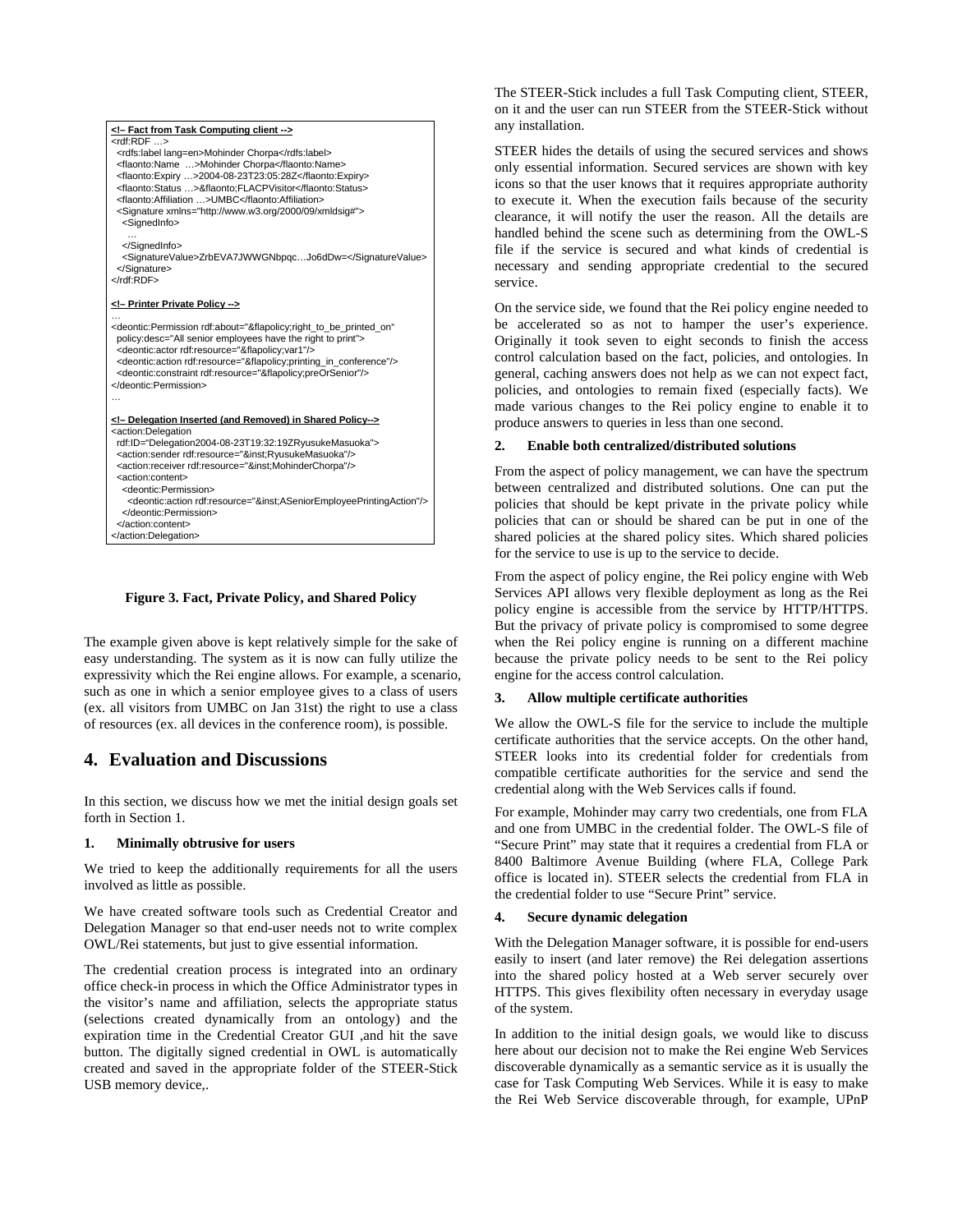and the service automatically starts using the Rei Web Service, it can be a security hole simply doing that. The dynamically found Rei engine needs to be authenticated and there is a bootstrapping issue. It is also likely that the human service provider has a very specific idea of which policy engine to use along with each service.

## <span id="page-5-6"></span>**5. Related work**

Extensible Access Control Markup Language (XACML) [\[16\]](#page-6-2) is a language in XML for expressing access policies. This work is similar to ours; in that it allows control over actions and supports resolution of conflicts. However, as it is based in XML, it does not benefit from the interoperability and extensibility provided by Semantic Web languages. It also does not model speech acts or handle conflict resolution across policies.

Lately there has been a significant body of standardization efforts for XML-based security, such as WS-security, -trust, and -policy at W3C, or SAML of the OASIS Security Services Technical Committee, and the Security Specifications of the Liberty Alliance Project. The standards support low-level security or policy markups that concern formats of credentials or supported character sets for encoding. They do not address semantic user- or application-specific trust tokens and their relations. These standards have been developed to support controlled B2B applications where both client and service can be mutually authenticated and recognized. These standards are not extensible to more dynamic environments in which simple authentication is not enough, but authentication on user-defined attributes needs to be considered. For this, a semantic approach like we take in this paper, is a possible solution.

<span id="page-5-1"></span><span id="page-5-0"></span>KAoS is a policy language based in OWL [\[17\]](#page-6-3)[\[18\]](#page-6-4). This language is similar to Rei in that it can be used to develop positive and negative authorization and obligation policies over actions. KAoS policies are OWL descriptions of actions that are permitted (or not) or obligated (or not). This limits the expressive power, so that there are policies that Rei can describe that KAoS cannot. However, KAoS allows the classification of policy statements enabling conflicts to be discovered from the rules themselves. The Rei engine can only discover conflicts with respect to a particular situation and cannot pre-determine them. However, Rei includes run-time conflict resolution by supporting meta-policies.

<span id="page-5-4"></span><span id="page-5-3"></span><span id="page-5-2"></span>The paper [\[19\]](#page-6-5) presents an XML-based specification language, which incorporates content and context based requirements for documents in XML-based Web Services. It uses a role-based access control model which simplifies authorization administration by assigning permissions to users through roles. Although it relates roles to permissions, there is no way to dynamically change these roles or permissions. Using the delegation module of REI we can change the policies dynamically to adapt to the changes in roles or permissions.

## <span id="page-5-7"></span>**6. Conclusion**

<span id="page-5-5"></span>It is our belief that security and access control should be natural, flexible and minimally obtrusive for the end-users as they try to accomplish everyday tasks. If not, the users will eventually find ways to evade the mechanisms rendering them useless, at best, and possibly counter-productive. It is also important to give

enough flexibility in the deployment aspect of security and access control because their requirements and rules differ from one site/office to another.

To that regard, we have been successful in adapting our flexible access control framework to blend in an ordinary office environment.

Future work includes:

Discovery security

By making it so that only accessible services are found for Task Computing client, it will make the whole system more secure and easy to use.

 $\checkmark$  Service authentication

By using the OWL-S file of the service, the service notifies its (shareable part of) policy to the client. It enables the client to better determine if the service is executable in advance.

 $\checkmark$  Explanation and negotiation

The user would get frustrated if the system simply rejects his/her use of certain resources without giving a reason. The system needs to give out understandable explanation for the rejection if asked. It should also be very useful if the system can provide the information on what it requires in order to gain permission.

## **7. REFERENCES**

- [1] Masuoka, R., Parsia, B., and Labrou, Y., "Task Computing The Semantic Web meets Pervasive Computing -." In D. Fensel et al. (Eds.), "The Semantic Web - ISWC 2003," the Second International Semantic Web Conference (ISWC 2003), Sanibel Island, FL, USA October 2003 Proceedings, LNCS 2870, 2003, pp. 866-881.
- [2] Masuoka, R., Labrou, Y., Parsia, B., and Sirin, E., "Ontology-Enabled Pervasive Computing Applications," IEEE Intelligent Systems, vol. 18, no. 5, Sep./Oct. 2003, pp. 68-72.
- [3] Song, Z., Labrou, Y., and Masuoka, R., "Dynamic Service Discovery and Management in Task Computing," MobiQuitous 2004, August 22-26, 2004, Boston, USA, pp. 310 - 318.
- [4] Task Computing Home Page, http://taskcomputing.org
- [5] Lalana Kagal, Tim Finin, and Anupam Joshi, "Trust Based Security for Pervasive Computing Enviroments", IEEE Communications, December 2001.
- [6] Lalana Kagal, "Rei : A Policy Language for the Me-Centric Project", HP Labs Technical Report, 2002.
- [7] Jefferey Undercoffer, Filip Perich, Andrej Cedilnik, Lalana Kagal, Anupam Joshi, Tim Finin, "A Secure Infrastructure for Service Discovery and Management in Pervasive Computing", The Journal of Special Issues on Mobility of Systems, Users, Data and Computing, 2003.
- [8] Lalana Kagal, Tim Finin, and Anupam Joshi, "A Policy Language for Pervasive Systems", Fourth IEEE International Workshop on Policies for Distributed Systems and Networks, 2003.